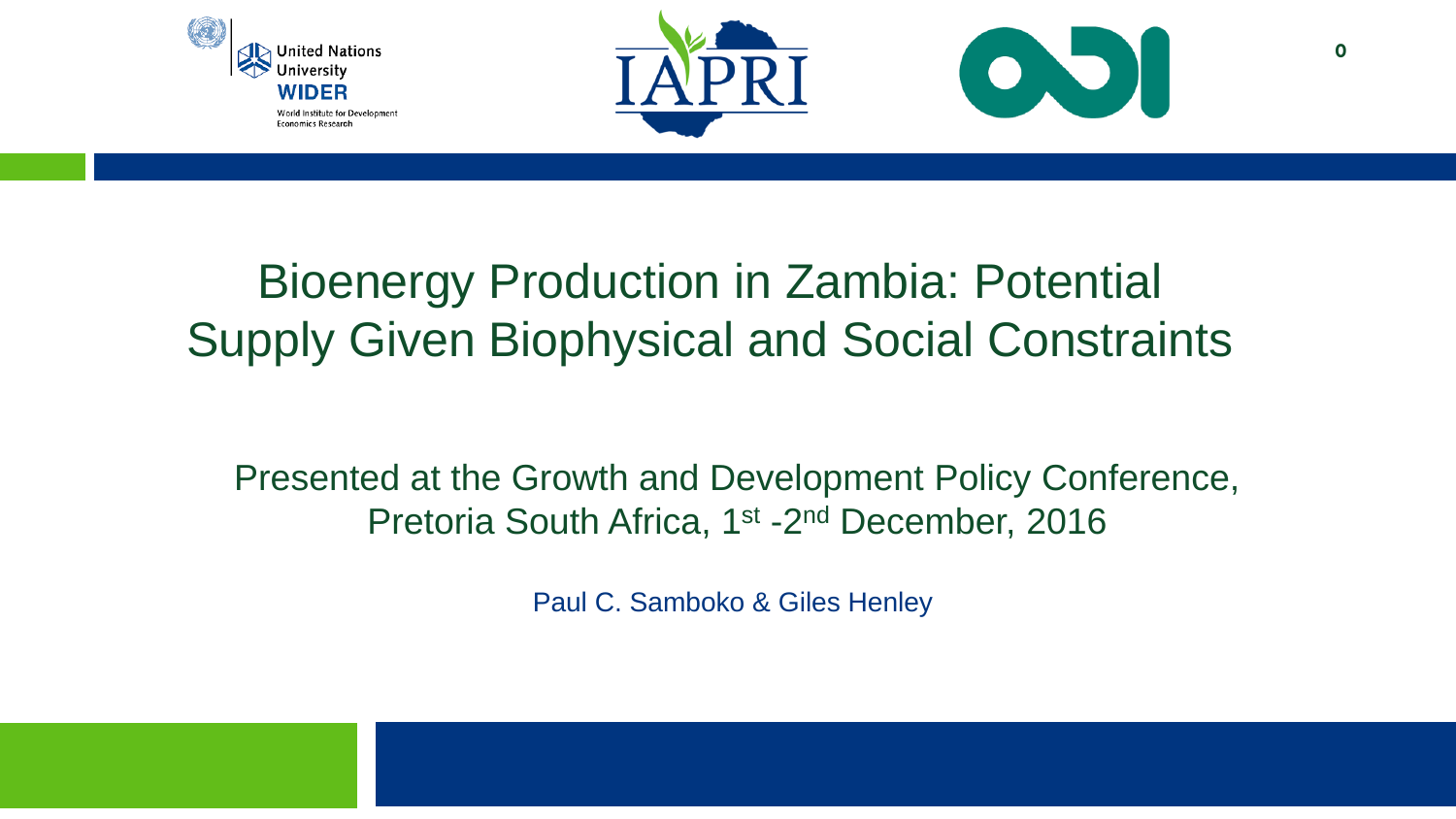# Presentation Flow

**Motivation** 

Research Questions

Key Findings

# **Conclusions**



Indaba Agricultural Policy Research Institute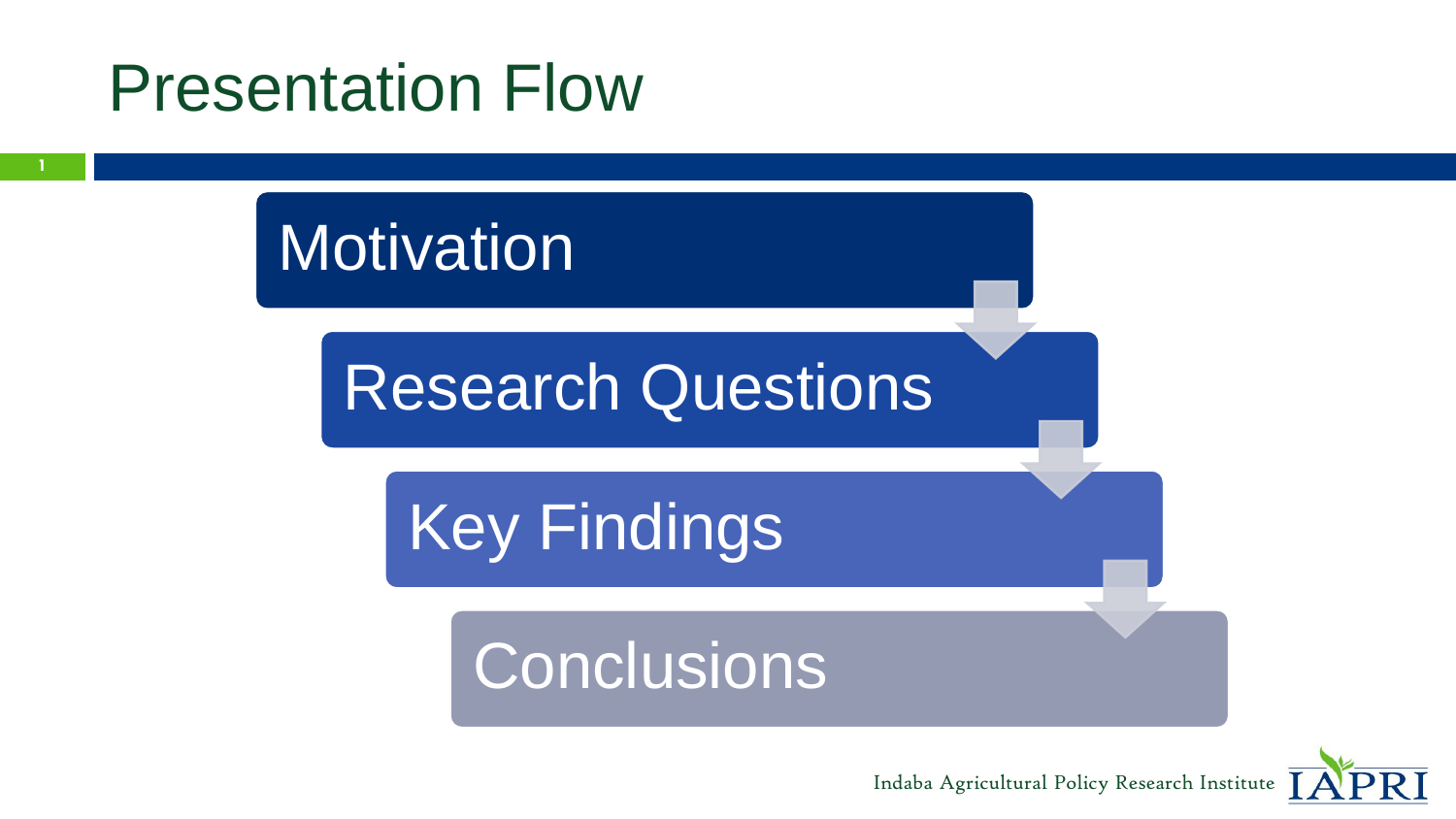# Motivation



Regional bioenergy could increase with South Africa's planned fuel blending.

So will the demand for feedstocks and land for their production.

In pursuing bioenergy investments, tradeoffs are expected in rural areas.

**2** 9/26/2016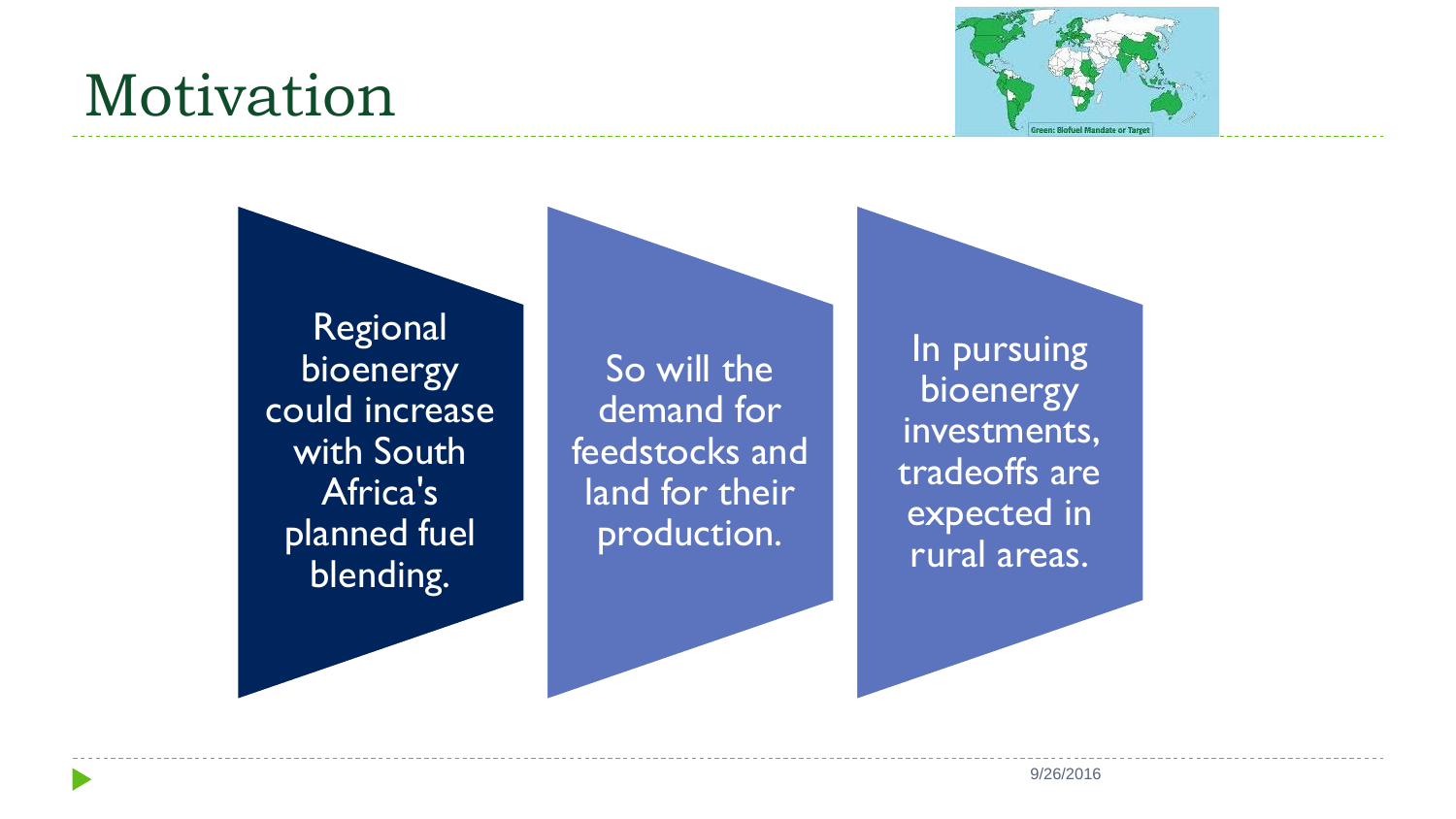#### Potential land area needed to meet bioethanol demand

- Limited potential demand in Zambia given the relative size of the fuel market
- Requirement of between c.28,000-58,000 hectares to meet current mandated volumes

| Source of demand                    | 2020 onwards                           | Area of land (has) needed to meet South Africa's bioethanol demand  <br>under different economic scenarios in 2035 |            |               |             |
|-------------------------------------|----------------------------------------|--------------------------------------------------------------------------------------------------------------------|------------|---------------|-------------|
| South Africa E2 mandate<br>(litres) | <b>300 million litres</b>              |                                                                                                                    | Low growth | Medium growth | High growth |
|                                     |                                        | Low yield $(7000 \frac{\text{1}}{\text{ha}})$                                                                      |            |               |             |
|                                     |                                        | <b>Zero E85; E10</b>                                                                                               | 193,286    | 228,571       | 248,286     |
|                                     |                                        | mandatory blend                                                                                                    |            |               |             |
|                                     |                                        | <b>High penetration</b>                                                                                            | 634,429    | 742,857       | 805,571     |
| South Africa E10 mandate            | 1.5 billion litres                     | of E85                                                                                                             |            |               |             |
|                                     |                                        | High yield $(10,000 \frac{1}{ha})$                                                                                 |            |               |             |
| South Africa E85 scenario           | 2 billion (2020) -> c.7 billion (2050) | <b>Zero E85; E10</b>                                                                                               | 135,300    | 160,000       | 173,800     |
|                                     |                                        | mandatory blend                                                                                                    |            |               |             |
|                                     |                                        | <b>High penetration</b>                                                                                            | 444,100    | 520,000       | 563,900     |
|                                     |                                        | of E85                                                                                                             |            |               |             |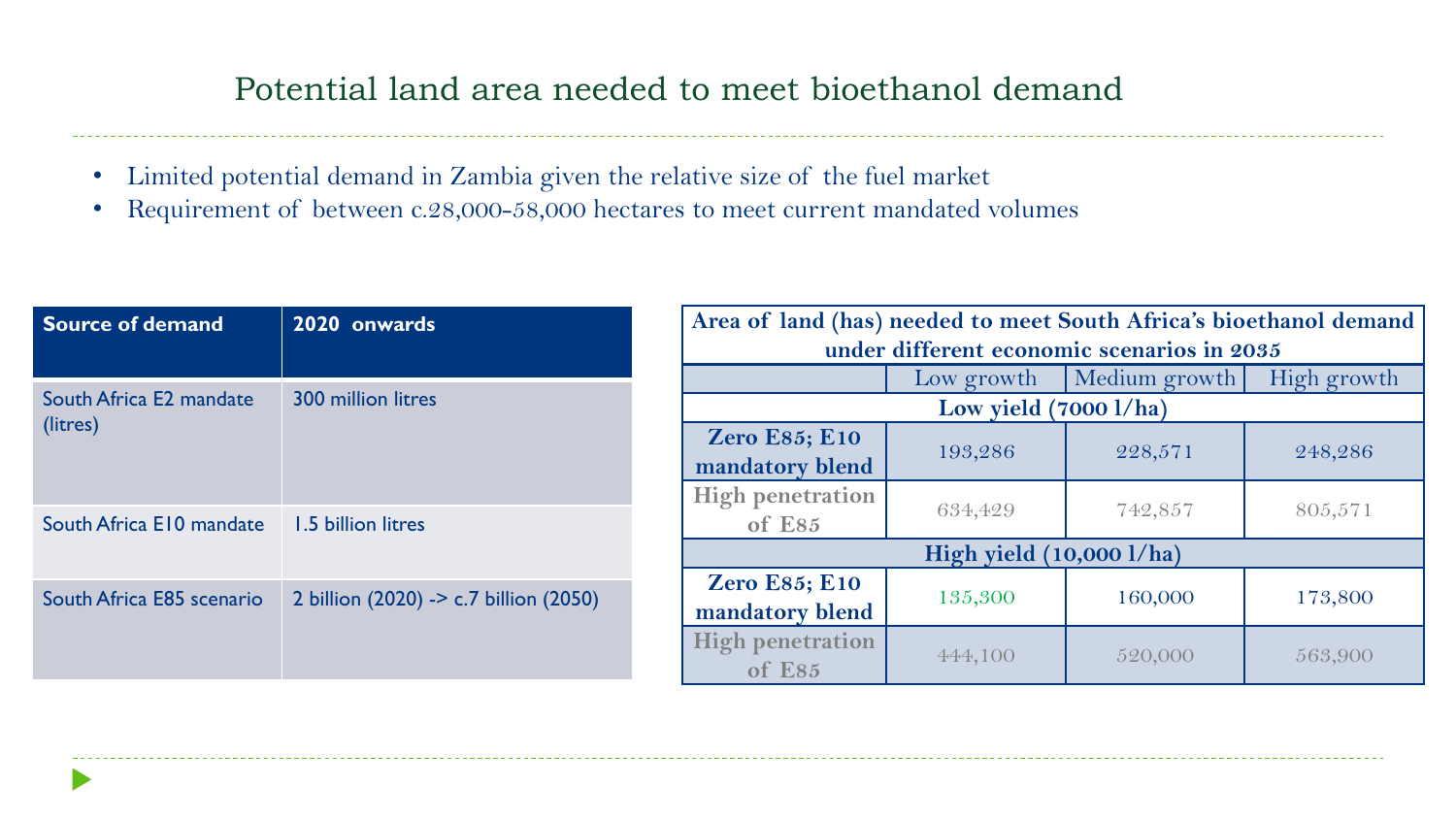# Motivation



Different models to production have been trialed.

Establishing viable bioenergy projects will require a full understanding of biophysical and social constraints.

Previously social constraints to bioenergy investments received limited attention.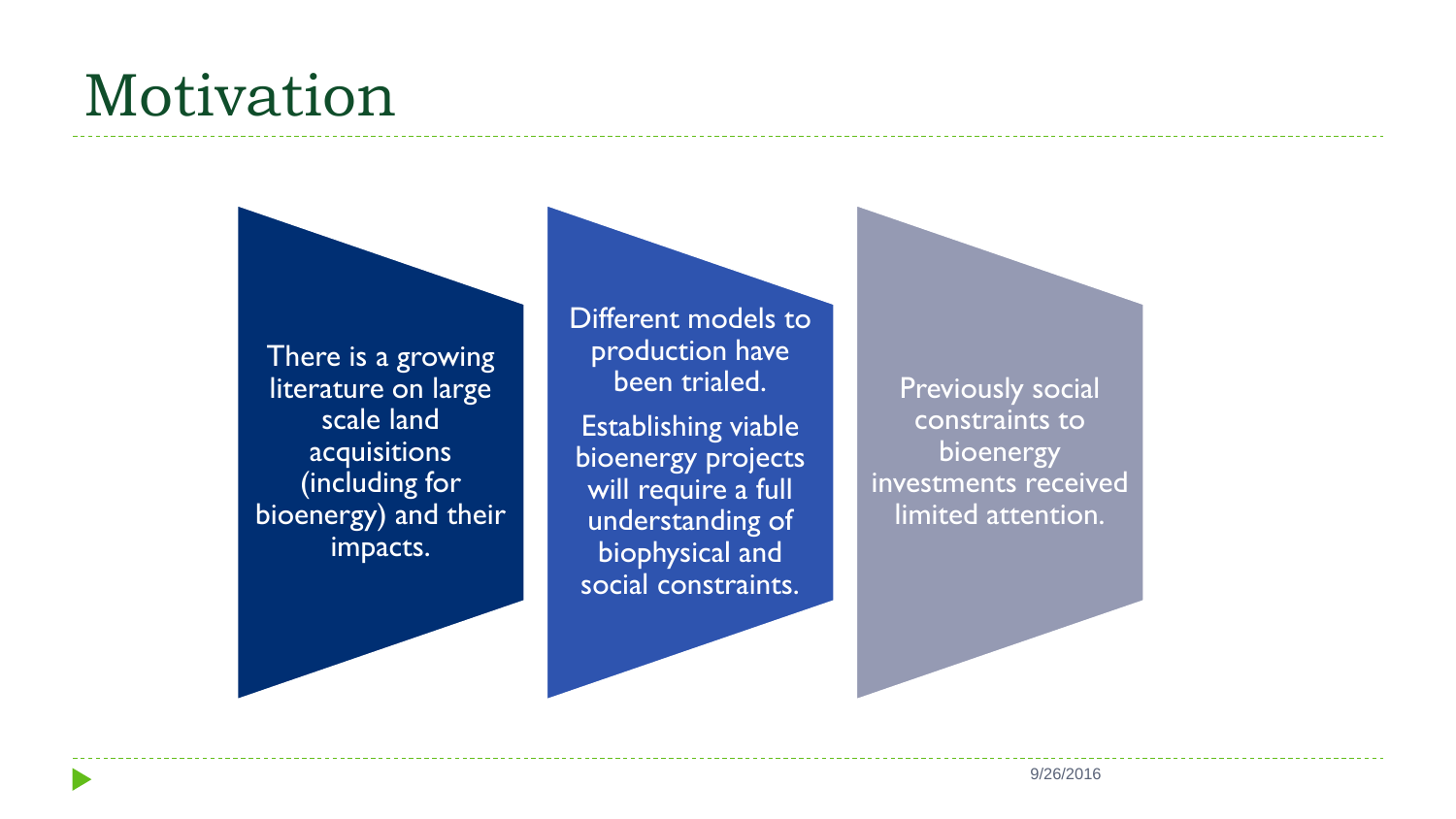# Study objectives

To explore the possible severity of social constraints to producing biofuel feedstocks in different areas of rural Zambia.



To identify areas that are likely least constrained by either physical or social factors

To identify policy constraints to large-scale led feedstock production expansion.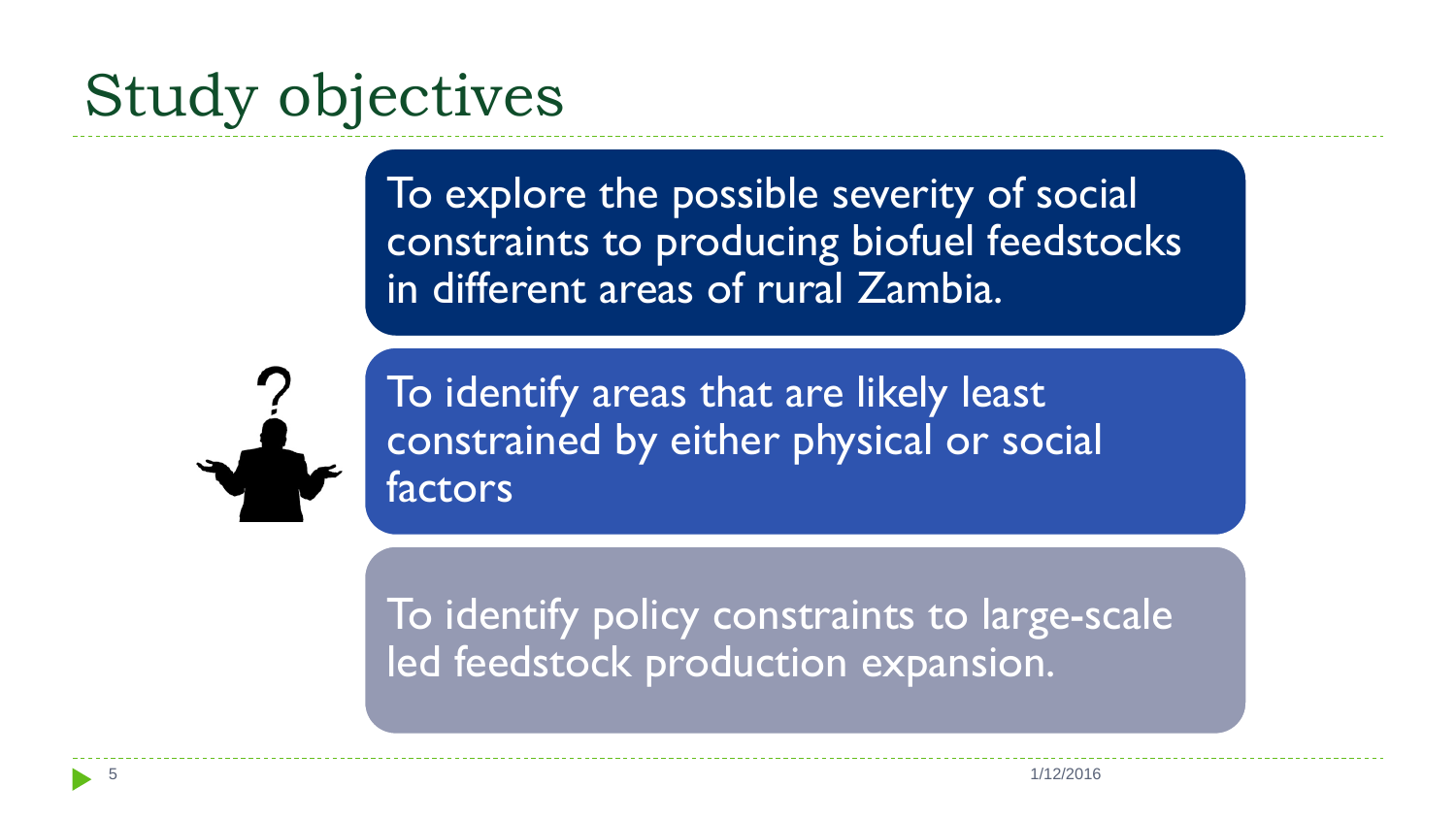# Findings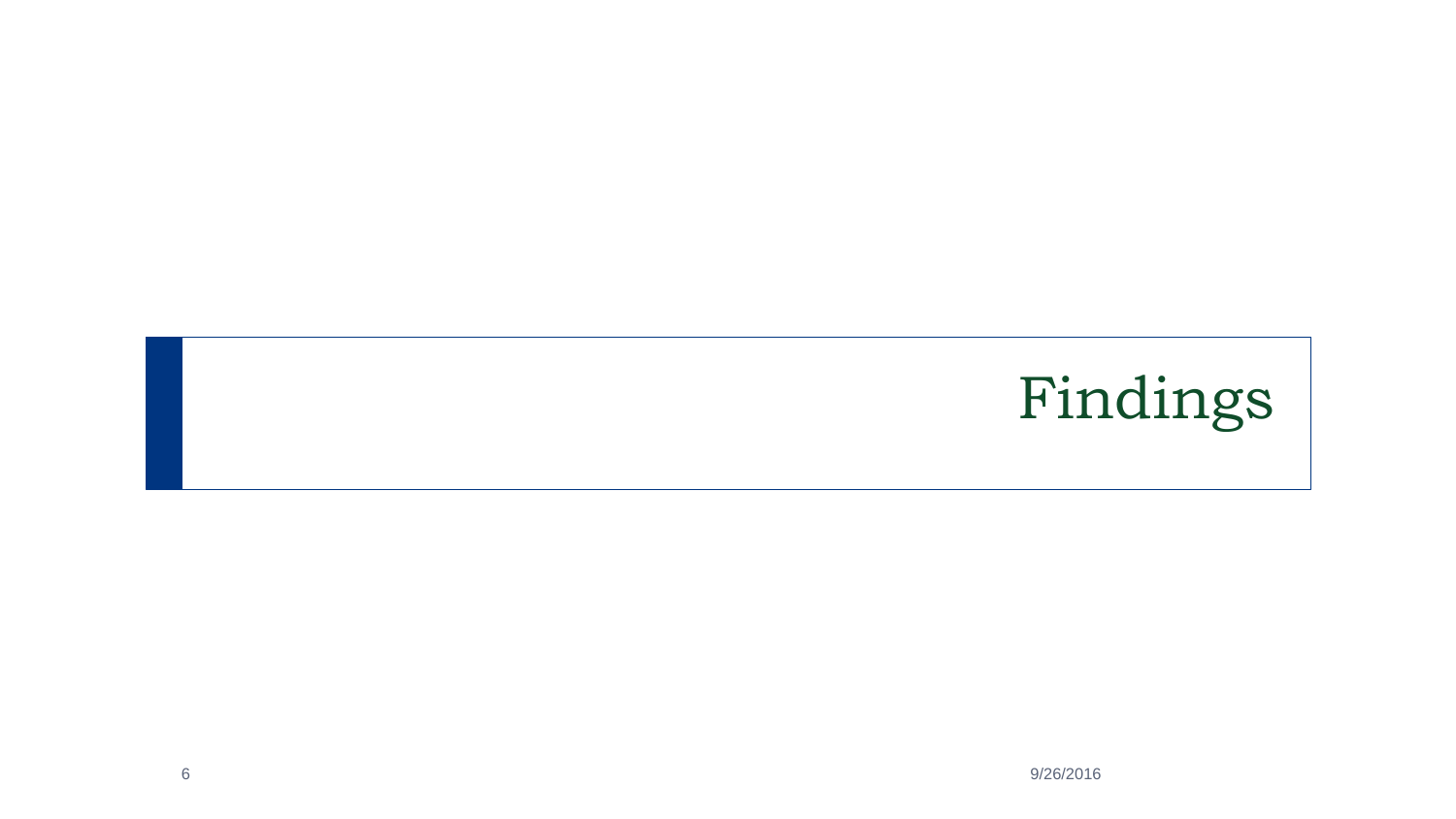#### Biophysical Suitability: areas IIa & III suitable from an agro-ecological perspective (70%)

An estimated 40% of SADC fresh water resources are in Zambia.

Renewable ground water potential estimated at  $49.6$  Km<sup>3</sup>.

Renewable ground water potential is estimated at 100Km².

Irrigation potential is estimated at 2.8 million hectares (only 156,000 ha is under use).

A large share of the country receives rainfall in excess of 800mm (70% of the landmass).

- AEZI (<800mm)
- AEZ II (800-1000mm)
- AEZ III (1000-1500mm)

#### **Water Availability Zambia's Agro ecological Zones**

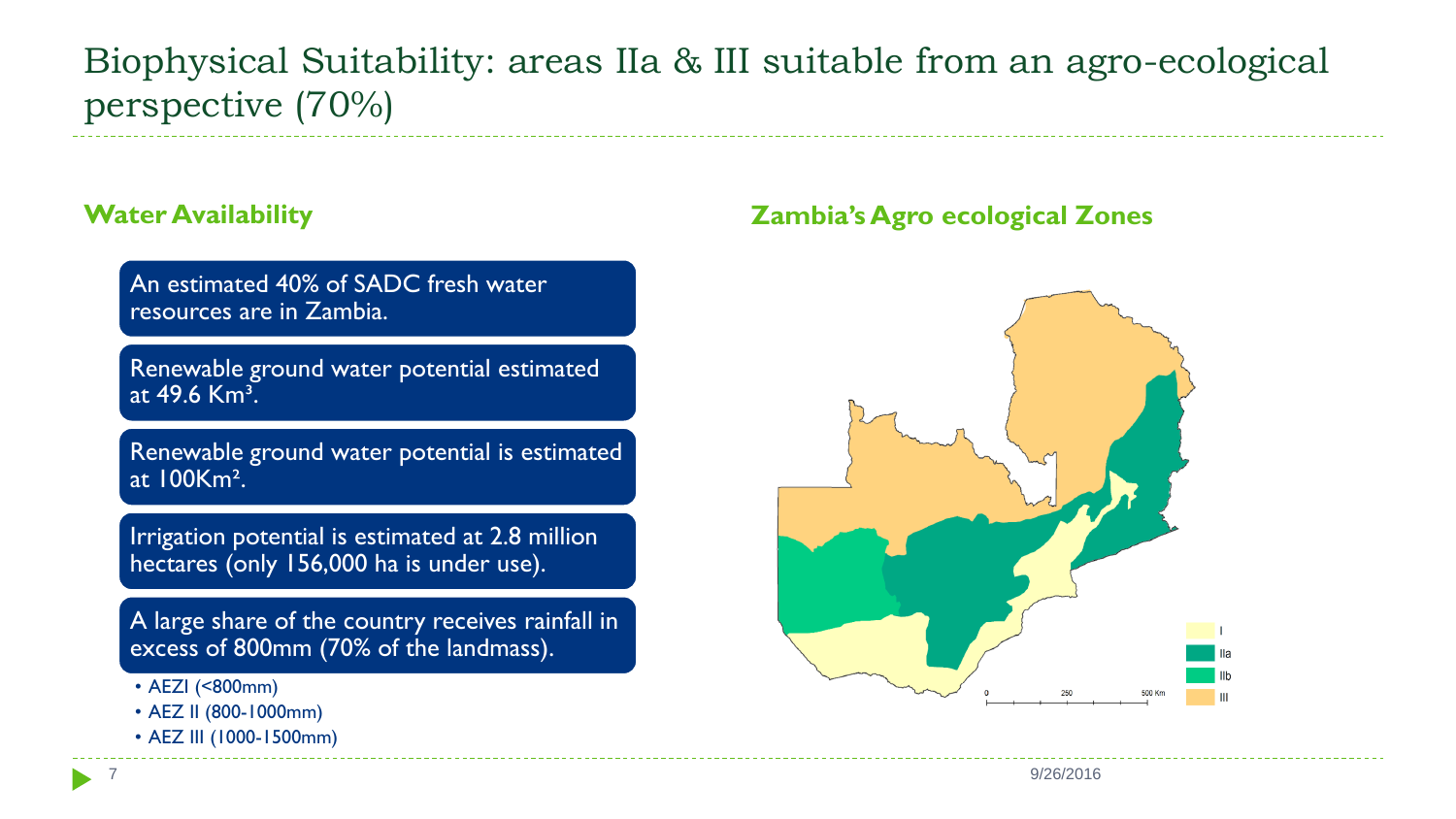#### Biophysical Constraints



8 9/26/2016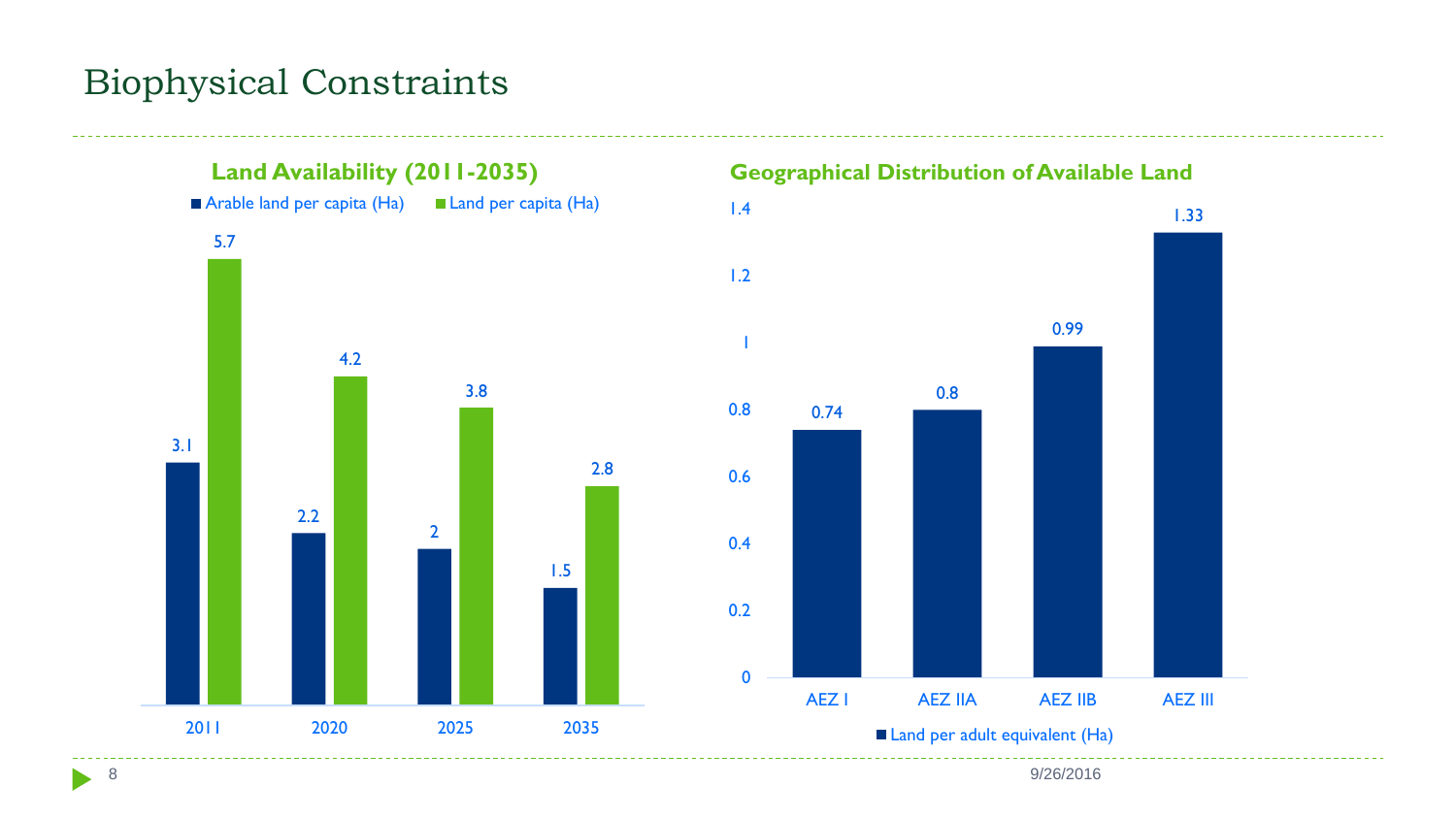Where agricultural land is suitable and in relative abundance for crop production, there is also sufficient rain-water.

Surface water is also available except for Copperbelt province which has significantly less surface water when compared to Southern, Luapula, and Northern provinces.

The Southern-most parts of the country receive significantly less rain water, little is known about the spatial distribution of groundwater resources.

• Irrigation would play a crucial role in any successful investments.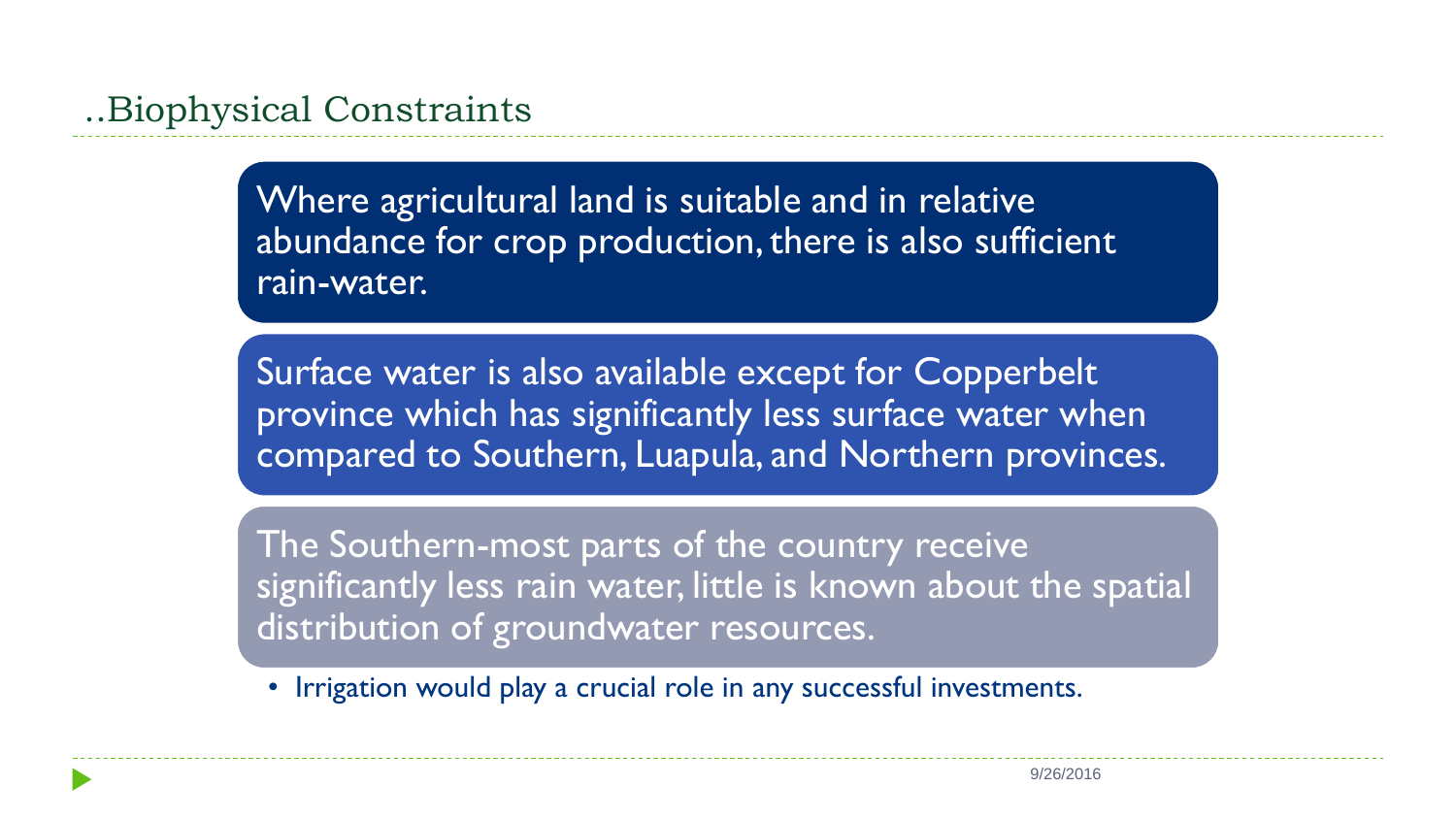#### Social constraints: ex-ante

#### Median plot sizes

• Small sizes indicate a general lack of land

#### Food insecurity

• In areas with high food insecurity, expanding production may worsen status quo

#### Share of poor households

• A high share of poor households indicates a general lack of capital or productive assets, and capacity to handle external shocks

#### **Social Constraints Considered Suitability Map Based on Social Constraints**



10 9/26/2016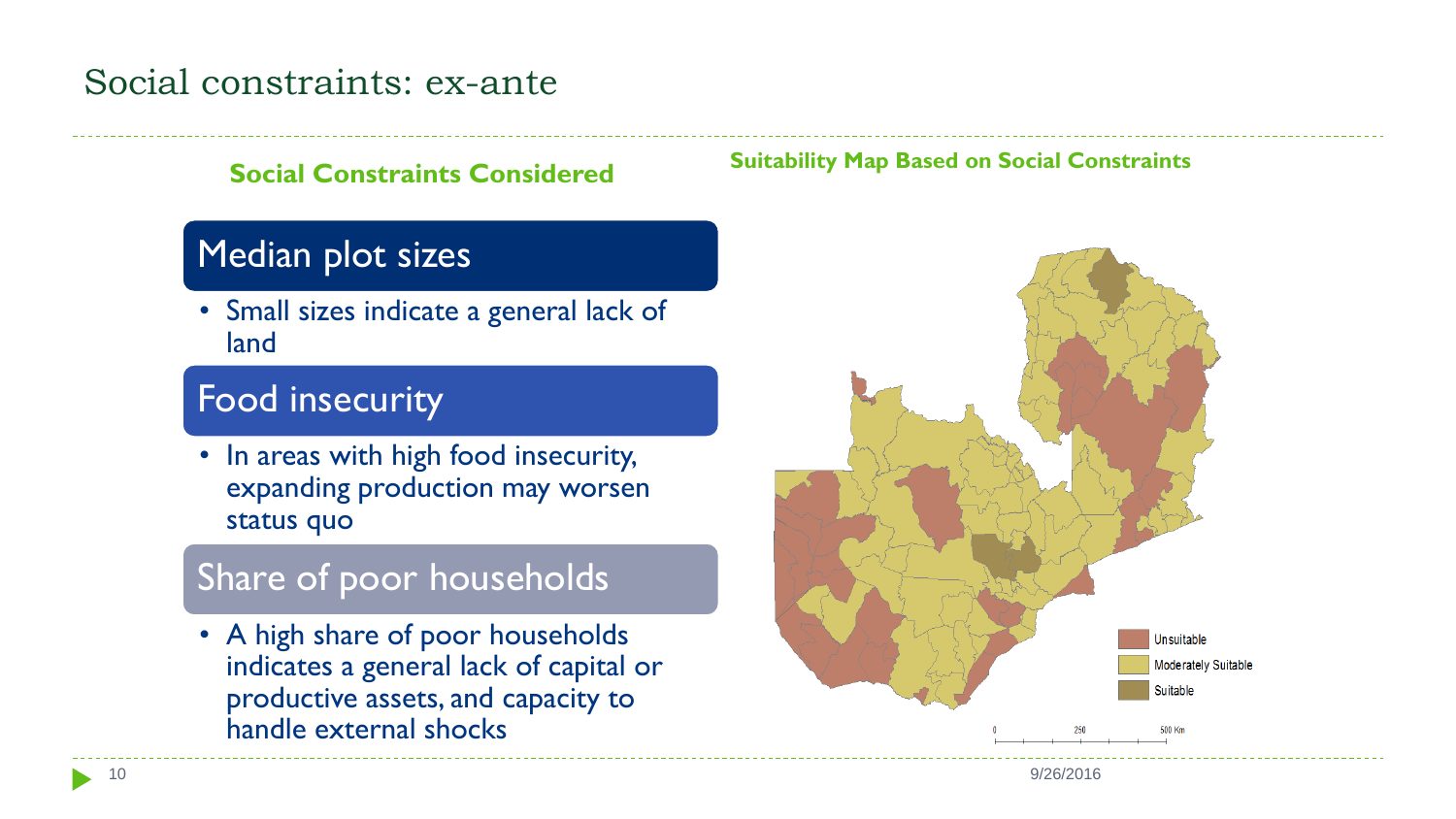### Large farms: social constraints and social costs

Growing recognition of social and land risks linked to investment failure.

Social costs as constraints: Lack of effective identification and mitigation of social risks constrains access to finance from international donors, and financiers

Post-investment: Factors that may increase the likelihood of projects facing opposition by the locals (e.g. land and water shortage).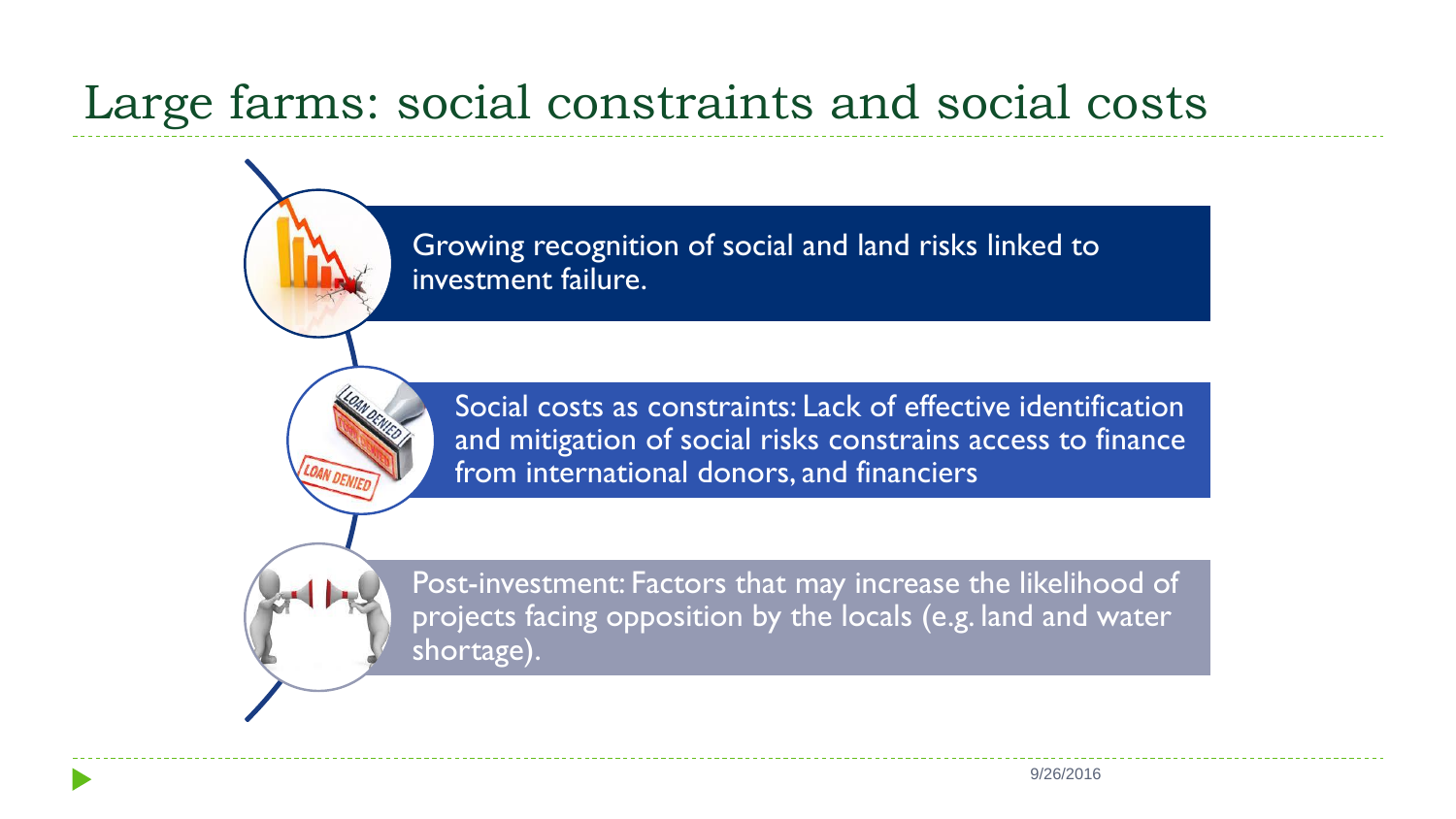#### Farm blocks vs. location of investments to date

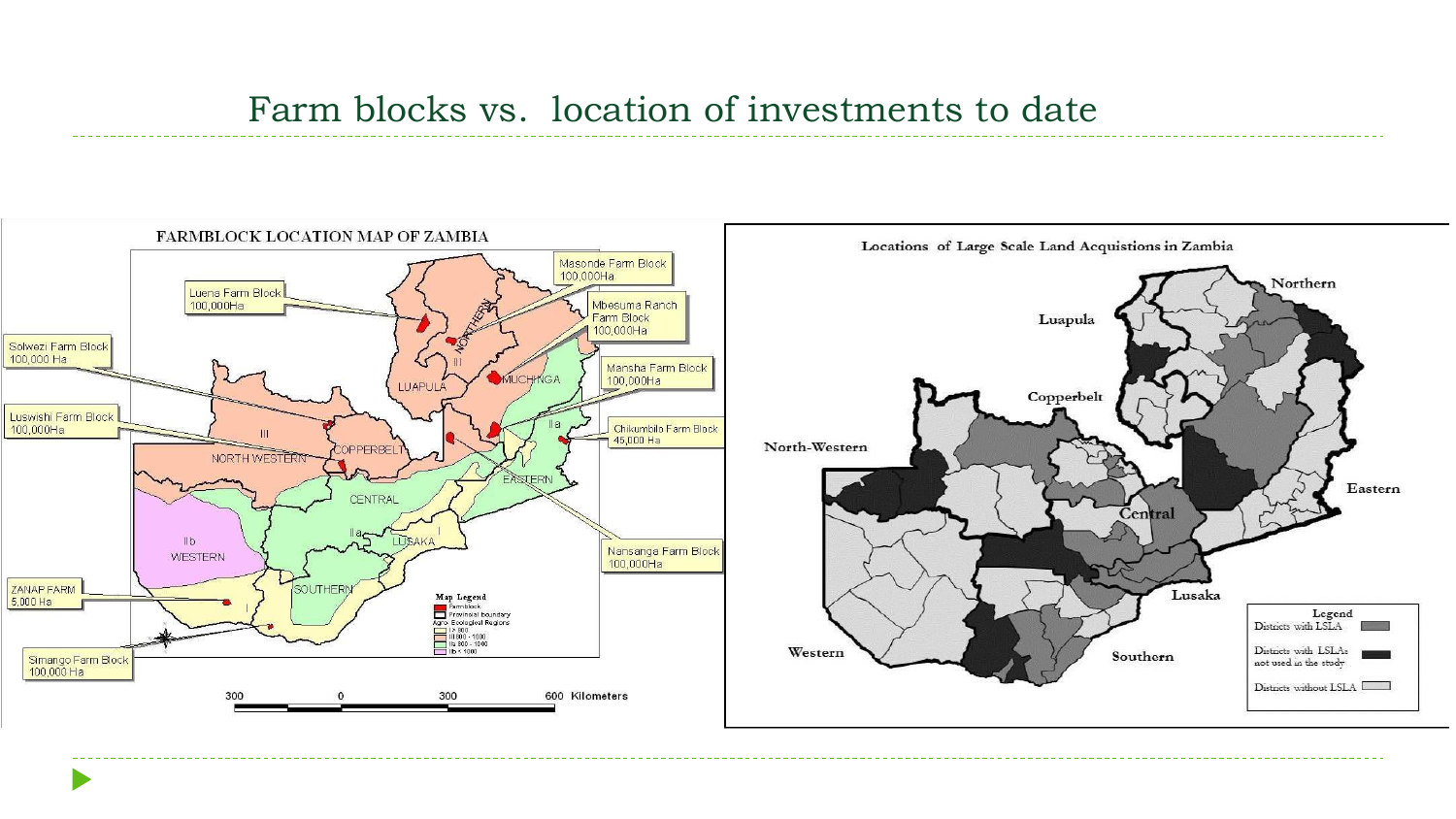#### Reviews of application of policies and practice of land acquisition

- Reviews on mining and agricultural sector and processes around consultation, compensation and resettlement.
- Requirements and practice around consultation often weak rely heavily on consent from traditional authorities with no requirement for further 'downstream' consultation among land users themselves.
- Lack of coordination among institution leads to varying practices.
- Resettlement action plans are not required in all cases
- Capacity for follow up and monitoring is weak.
- Compensation depends on the generosity of investors, the bargaining power of the community, or discretionary interventions by local or national government officials. As a result, it is not uncommon for households to receive no or low compensation for lost land.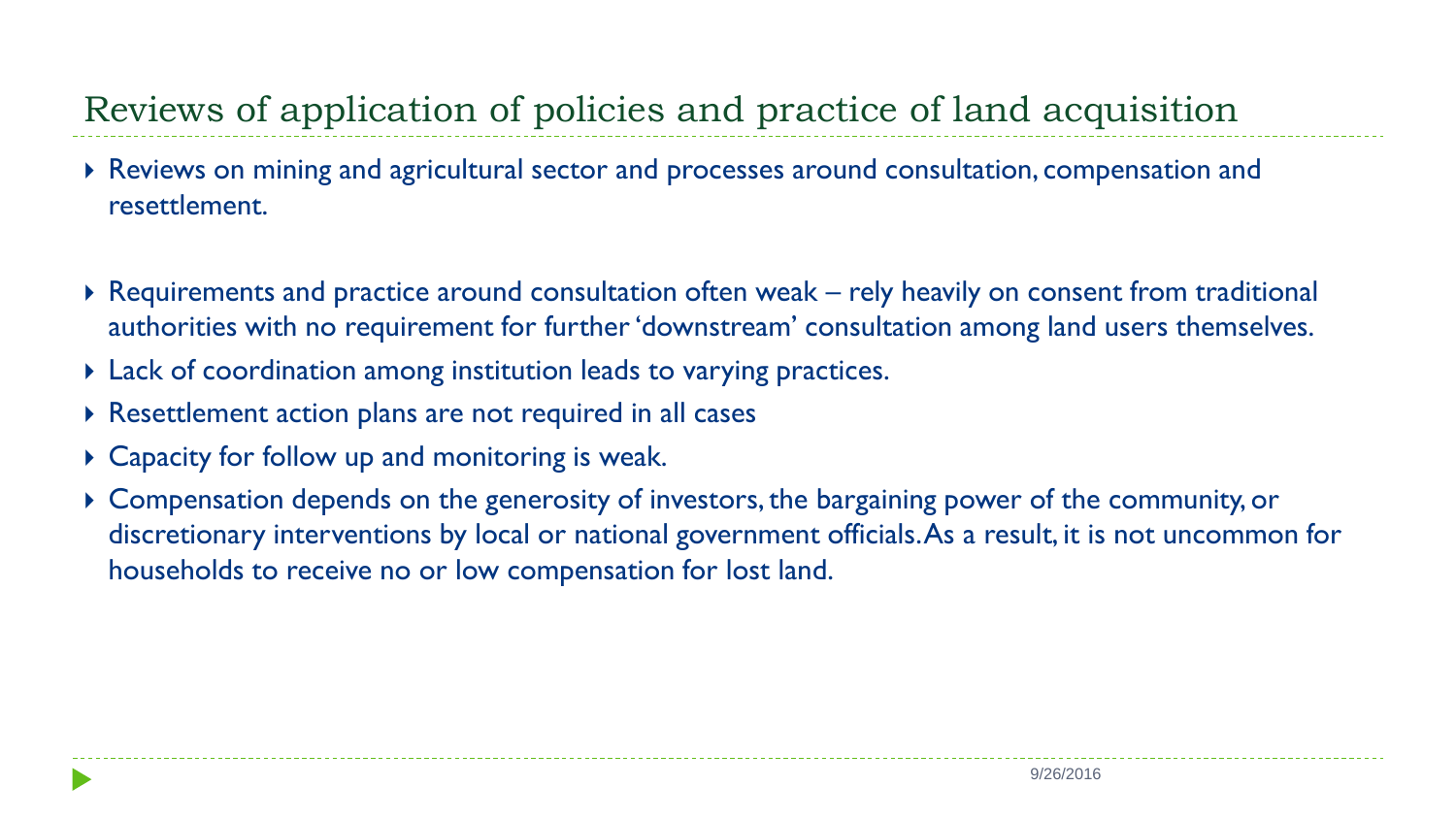Considerable differences exist between experiences to set up and govern investments: there is a continuous elevated risk of negative social impacts to:

- Community members who previously accessed land and resources
- Resettled community members
- Vulnerable and disadvantaged groups within these.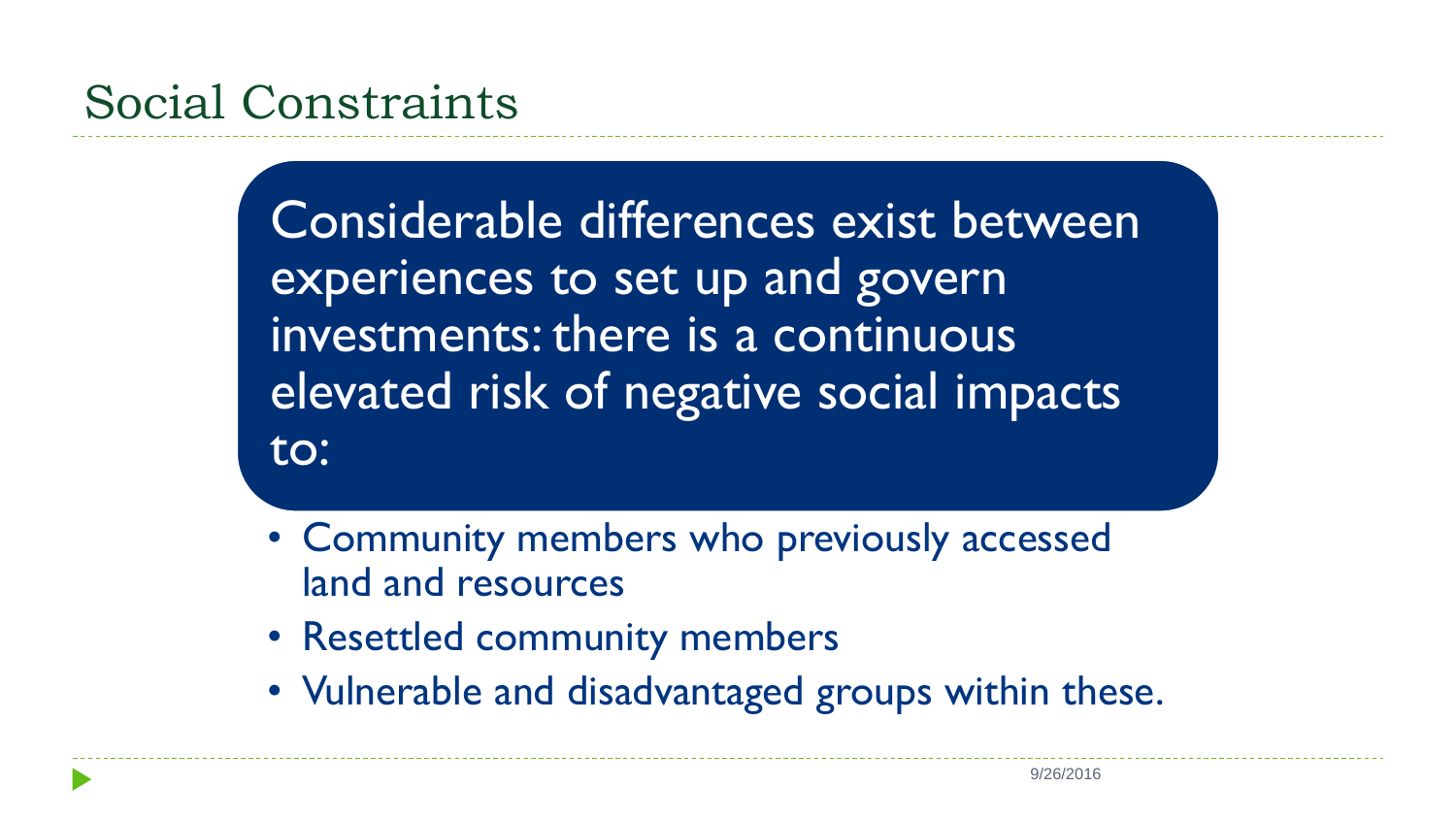Without improvements in the implementation of consultation, resettlement, compensation, much of the investment needed to reach production levels will need to come from funding sources with formal safeguard policies;

- Biofuel projects will need to demonstrate upfront benefits to surrounding communities and those whose livelihoods are negatively impacted.
- Time and cost needed to set up and run projects may be higher than originally anticipated;
- This may affect the economics of biofuel production in favour of other models.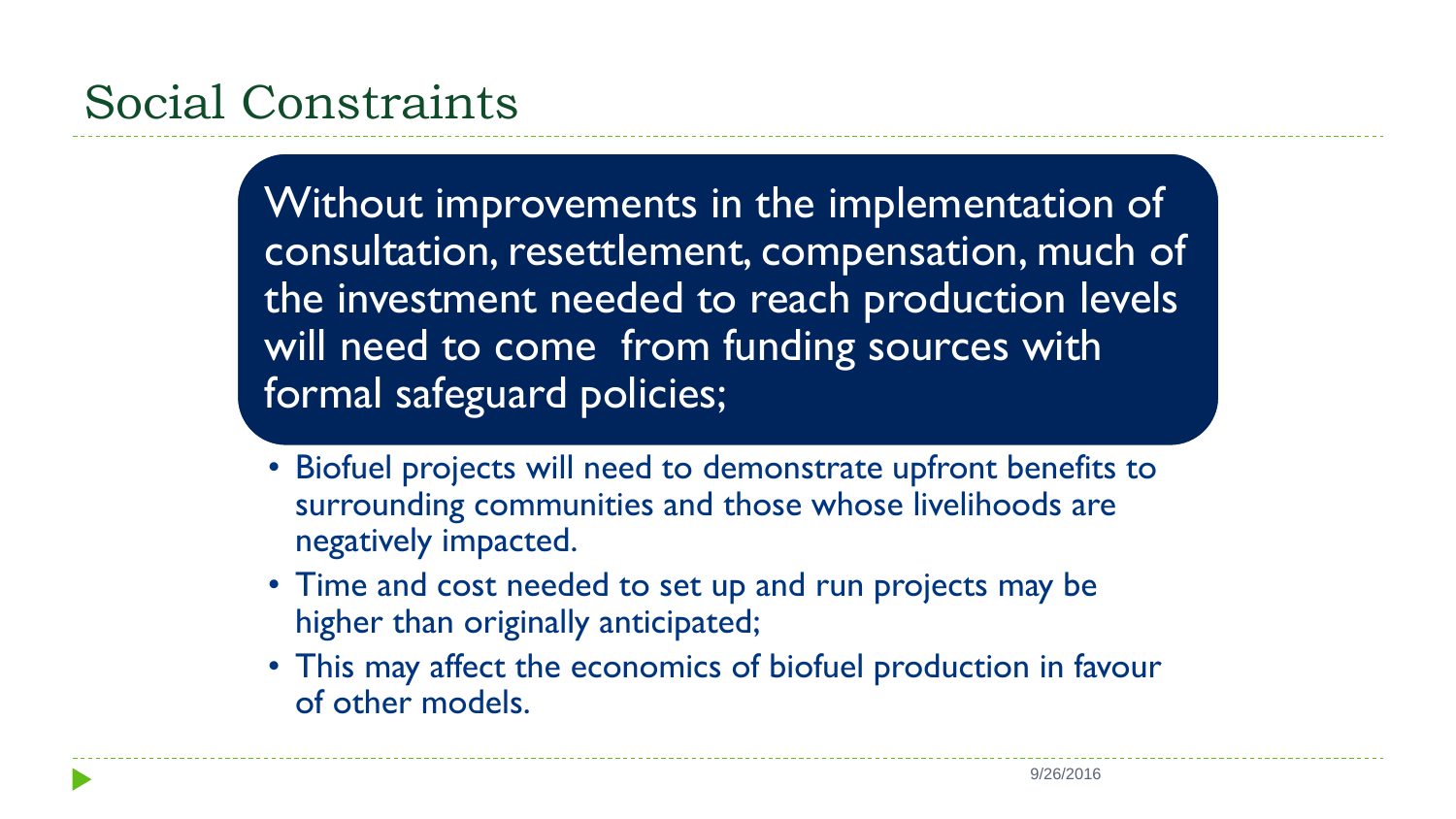### Overall Suitability

We find areas that a biophysically suitable at least also moderately suitable from a social perspective.

Northern, Central, Luapula, Southern, and Copperbelt provinces are more attractive from a biophysical and social perspective.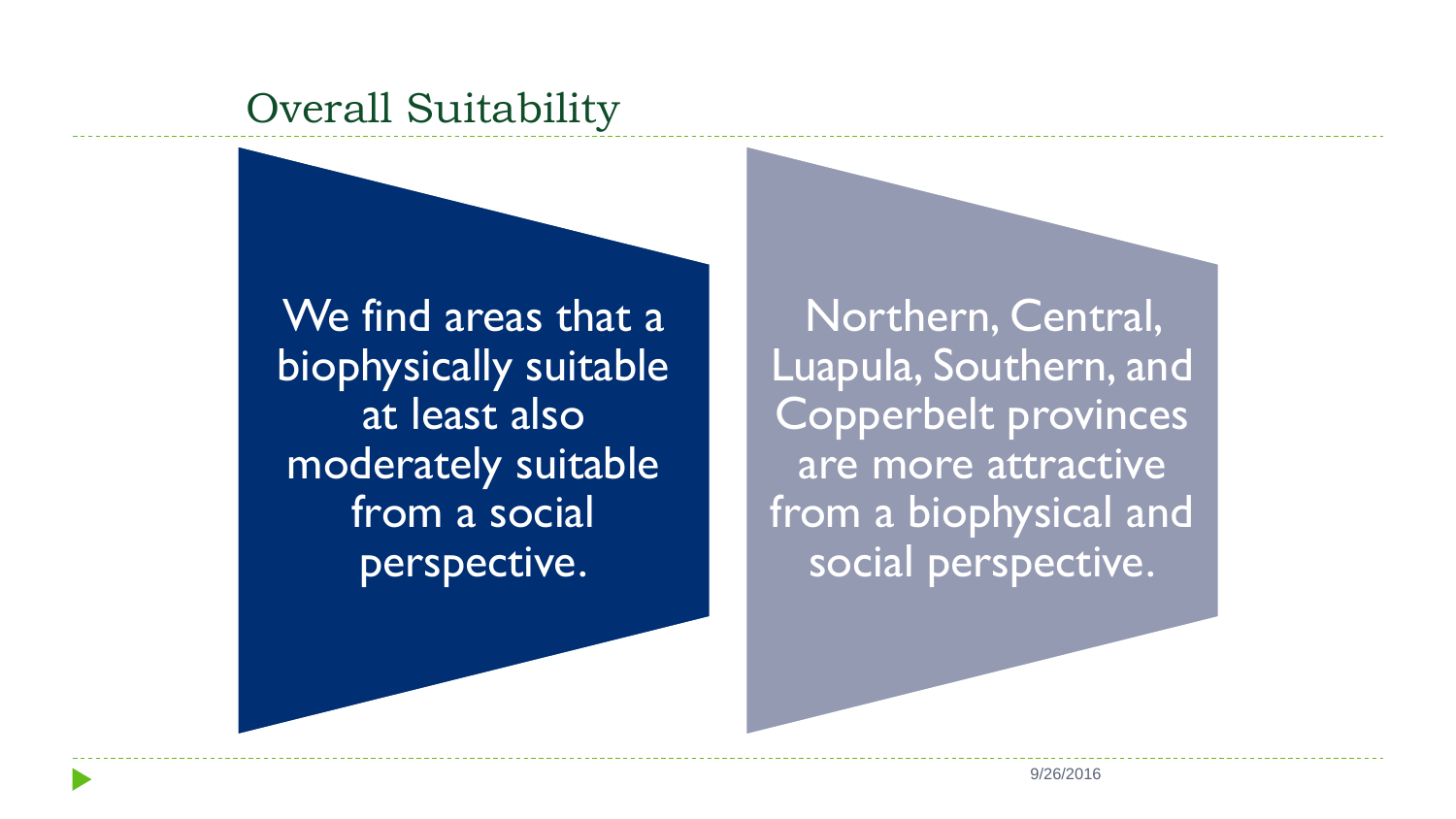

### Main Implications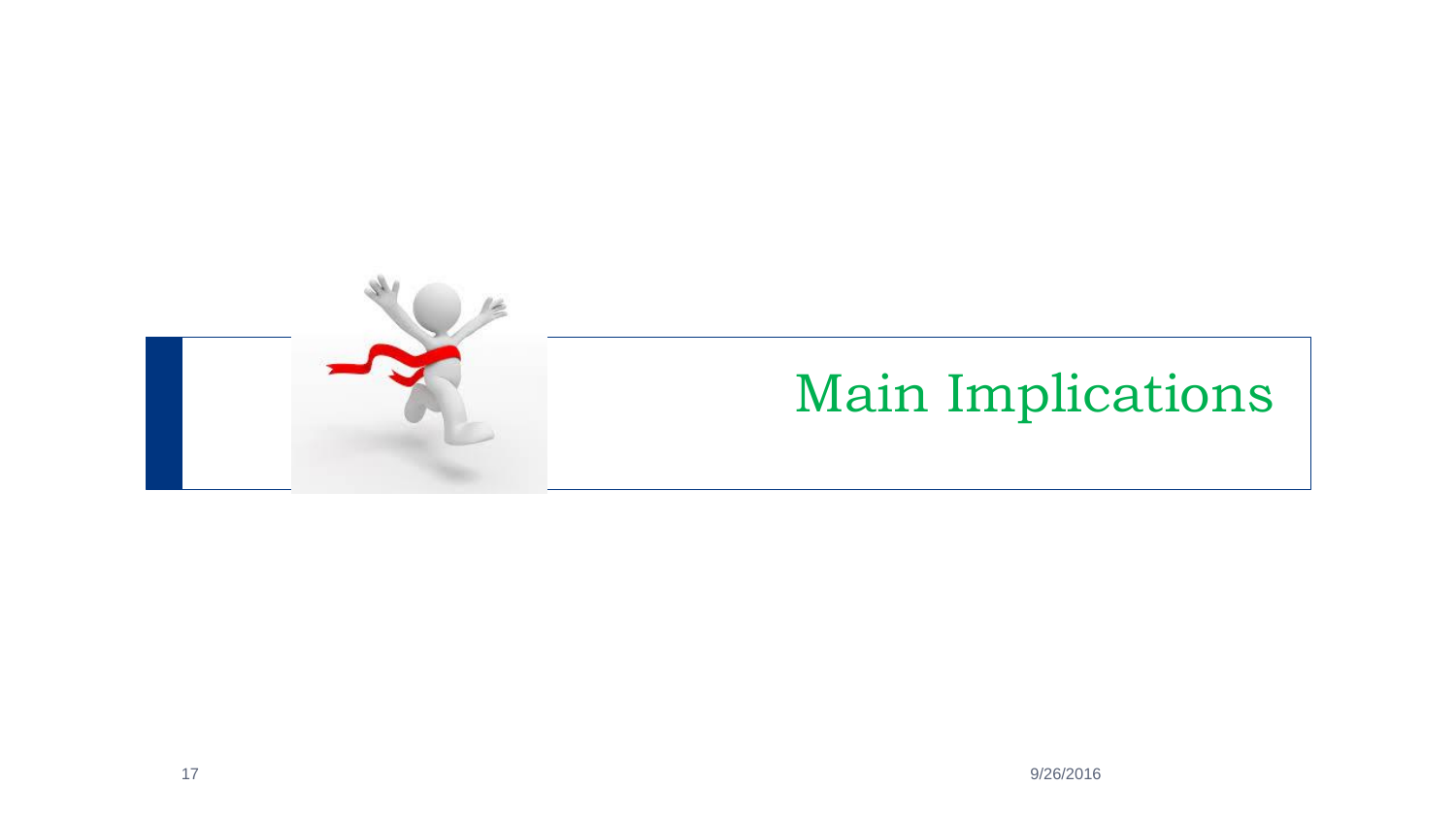#### Implications

Zambia is well placed to supply the region with bioenergy and energy crops from a biophysical and social perspective. However, within country differences exist in suitability.

Except for Western and the southern-most parts of Southern province, the rest of Zambia is at least moderately suitable for feedstock production expansion from both a physical and social perspective.

The physically suitable areas largely coincide with the socially suitable areas.

However, the choice of where to locate biofuel investments with a regional focus will have to factor in transportation costs if they are to be economically viable.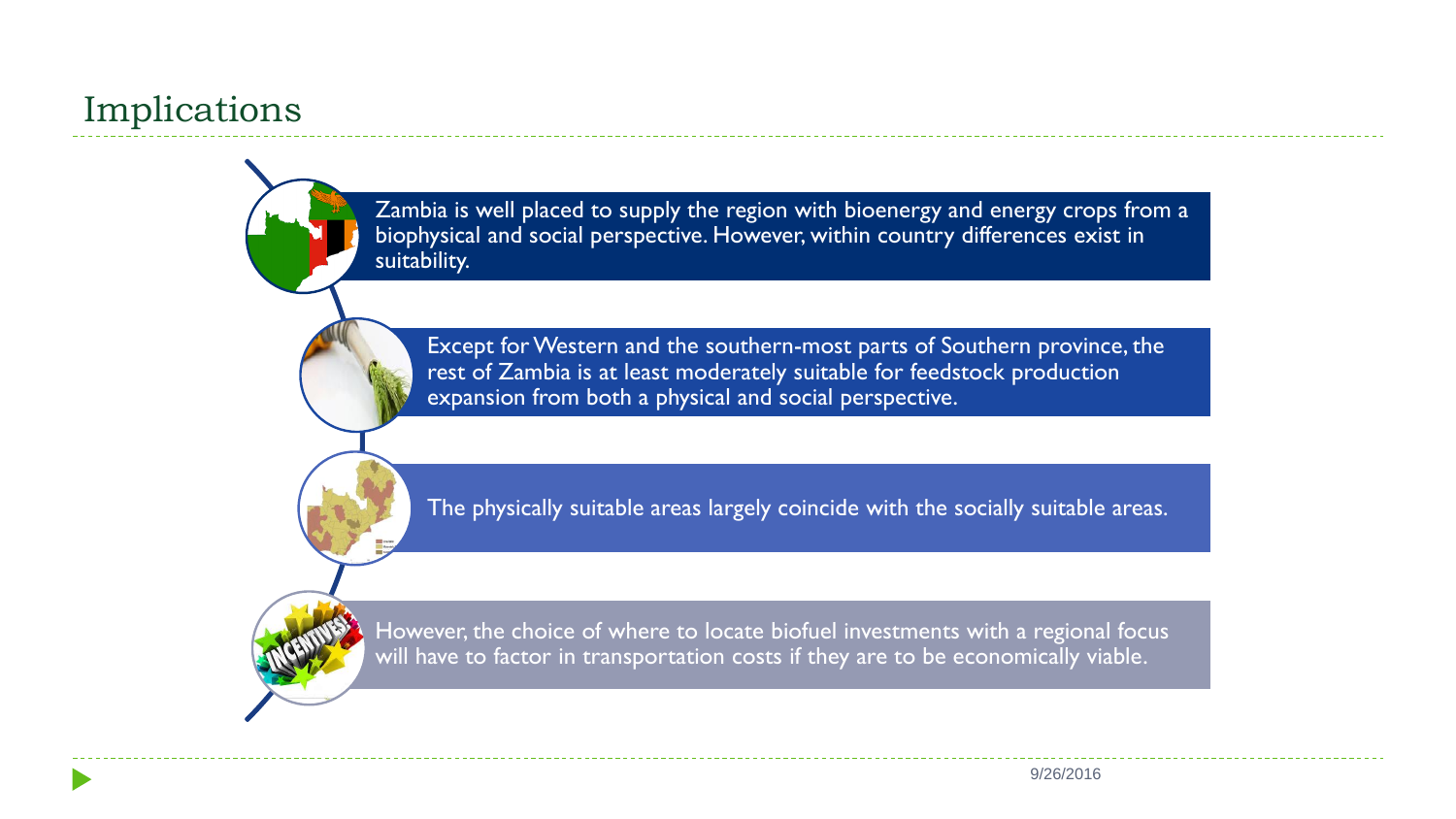#### **Caveats**

There is need to align local consultation and compensation procedures with acceptable international practice in order to access finance.